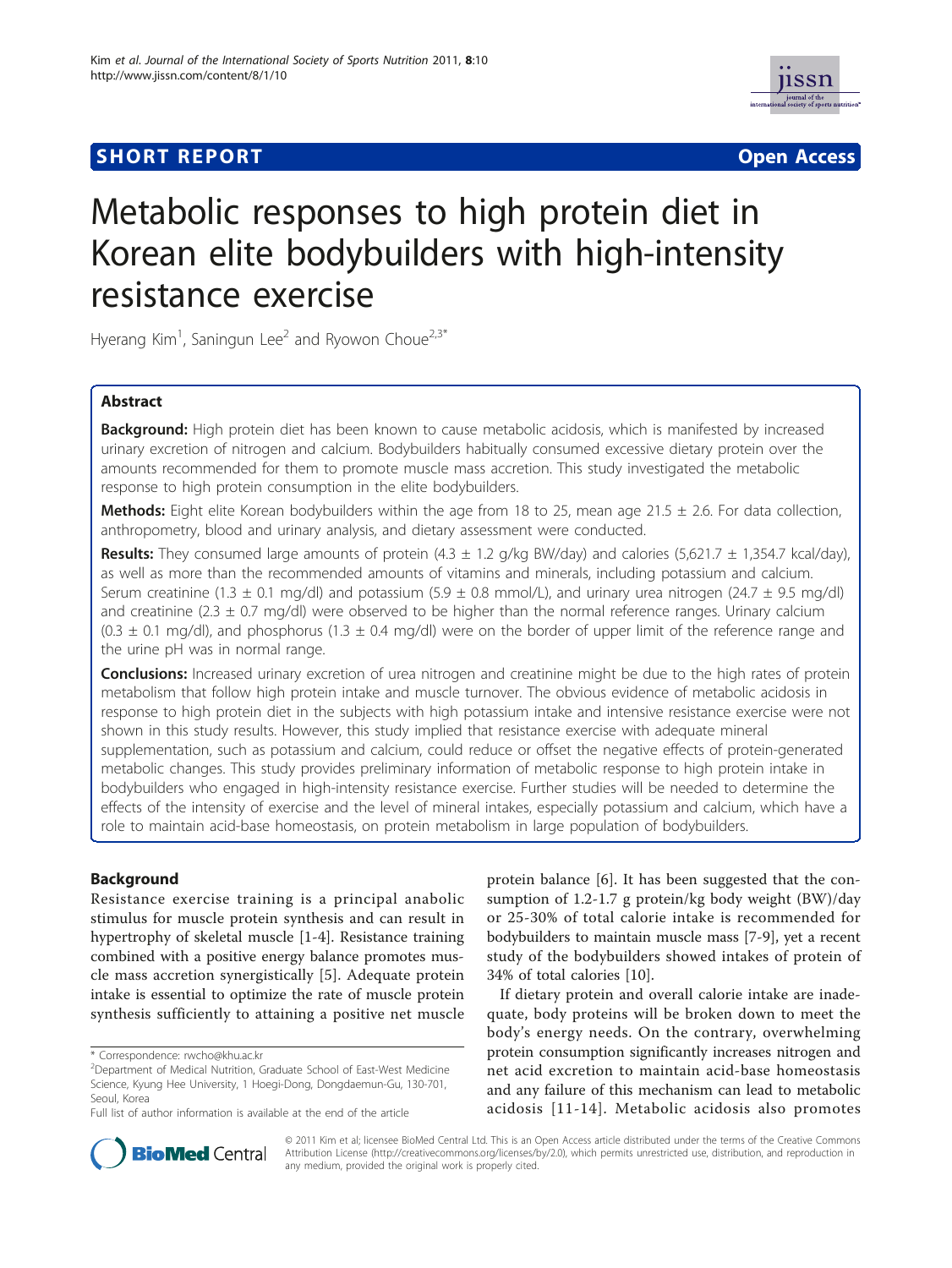urinary calcium and phosphate excretion to counteract an increase in the circulating acid load produced by the catabolism of protein [\[15,16](#page-5-0)].

Metabolism of protein in the body is known to differ between exercising participants and non-exercising participants [[17,18\]](#page-5-0). However, limited athlete-specific research on the effects of excessive dietary protein on metabolic homeostasis exists, even in groups of resistance exercisers. This study was undertaken to investigate the effect of high protein consumption on metabolic response in Korean elite bodybuilders participating in high-intensity resistance exercise training.

# Participants and methods

### **Participants**

Eight Korean elite bodybuilders, who were defined by individuals who trained for competitions for over two years and had also won various national bodybuilding championships, were recruited. They were in the noncompetition phase of training and exercised more than four times a week for over one and a half hours a day during this period of time. Exclusion criteria included those who took anabolic steroids or other drugs that can affect the metabolic acid-base balance. Participants with acute infectious disease, liver disease, kidney disease, or cardiovascular disease were also excluded.

# Nutritional status

To determine dietary intake, three-day food records were used to assess the amount of ingested foods and number of daily meals (breakfast, lunch, dinner, and snacks). Athletes also recorded all of the supplements they were taking. Before starting, the participants were trained on how to record the total foods consumed in a daily record using common household measures by a skilled dietician. They were also instructed how to measure their portions using the utensils. The same dietician analyzed all food records by the Computer Aided Nutritional Analysis program version 3.0 (The Korean Nutrition Society, Korea).

#### Anthropometric evaluation

Body weight (kg), fat mass (kg, %), and lean body mass (kg) were determined by bioelectrical impedance analysis (BIA) (Inbody 3.0, Biospace, Korea) after fasting for 8 hours, wearing light clothing and no shoes. Body mass index (BMI, kg/m<sup>2</sup>) was calculated as body weight (kg) divided by squared height  $(m^2)$ .

# Laboratory analysis

Blood samples were drawn after 12 hours of fasting to measure serum albumin, total protein, glutamate oxaloacetate transaminase (GOT), glutamate pyruvate transaminase (GPT), glucose, insulin, blood urea nitrogen (BUN), creatinine, calcium, phosphorus, sodium, and potassium. Glomerular filtration rate (GFR) was estimated using the methods of Daugirda [\[19\]](#page-5-0).

Participants were required to collect their urine for a 24-hour period. They were instructed to urinate in the toilet and discard the first urine of the first morning of urine collection. Then they collected all urine for 24 hours and total volume, pH, osmolality and concentration of urinary urea nitrogen (UUN), creatinine, calcium, phosphorus, sodium, and potassium were determined.

All specimens except for serum insulin were sent to the laboratory and analyzed using standard methods with an automated chemistry analyzer (Hitachi, Tokyo, Japan). Serum insulin was measured by electrohemiluminescence immunoassay (Modular Analytics E-170, Roche diagnostics, USA).

#### Statistical analyses

Statistical analyses were performed using the SAS version 9.1. All numerical values are expressed as mean ± SD.

# Results

#### Anthropometric characteristics

Anthropometric characteristics of the eight Korean elite bodybuilders are shown in Table 1.

#### Daily nutrient intake

Participants consumed approximately 5,700 kcal/day: 4,948.7 ± 1,690.5 kcal from their diets and 673.1 ± 704.2 kcal from supplements, respectively (Table [2](#page-2-0)).

The proportion (%) of macronutrients to total calorie consumption was 34: 30:36 (carbohydrates: protein: fat). Energy acquired from protein and fat was relatively higher than the recommended amounts, while energy from carbohydrates was lower. The proportion of macronutrients from supplementary products was 14: 66: 20. About 28% of the total protein intake was obtained from commercial supplements, while carbohydrates and fat obtained from supplementary products made up 5% and 7%, respectively.

In addition, daily intakes of calcium and phosphate were 2,177.6 ± 1,588.5 mg and 3,268.6 ± 1,023.3 mg, respectively.

|                  |  | Table 1 Mean age and anthropometric characteristics of |
|------------------|--|--------------------------------------------------------|
| the participants |  |                                                        |

| <b>Variables</b> | Mean $\pm$ SD   | Range             |
|------------------|-----------------|-------------------|
| Age (yr)         | $21.5 \pm 2.6$  | $18.0 - 25.0$     |
| Height (cm)      | $175.5 \pm 6.0$ | $167.0 - 185.0$   |
| Weight (kg)      | $94.9 + 12.9$   | $79.3 \sim 117.4$ |
| BMI ( $kg/m2$ )  | $30.7 + 2.6$    | $27.4 - 34.3$     |
| $LBM$ (kg)       | $74.4 + 8.7$    | $62.1 - 90.9$     |
| $FM$ ( $kq$ )    | $16.4 + 5.8$    | $9.7 - 27.0$      |
| FM (%)           | $17.0 + 4.4$    | $12.3 - 25.6$     |

BMI: Body mass index, LBM: lean body mass, FM: fat mass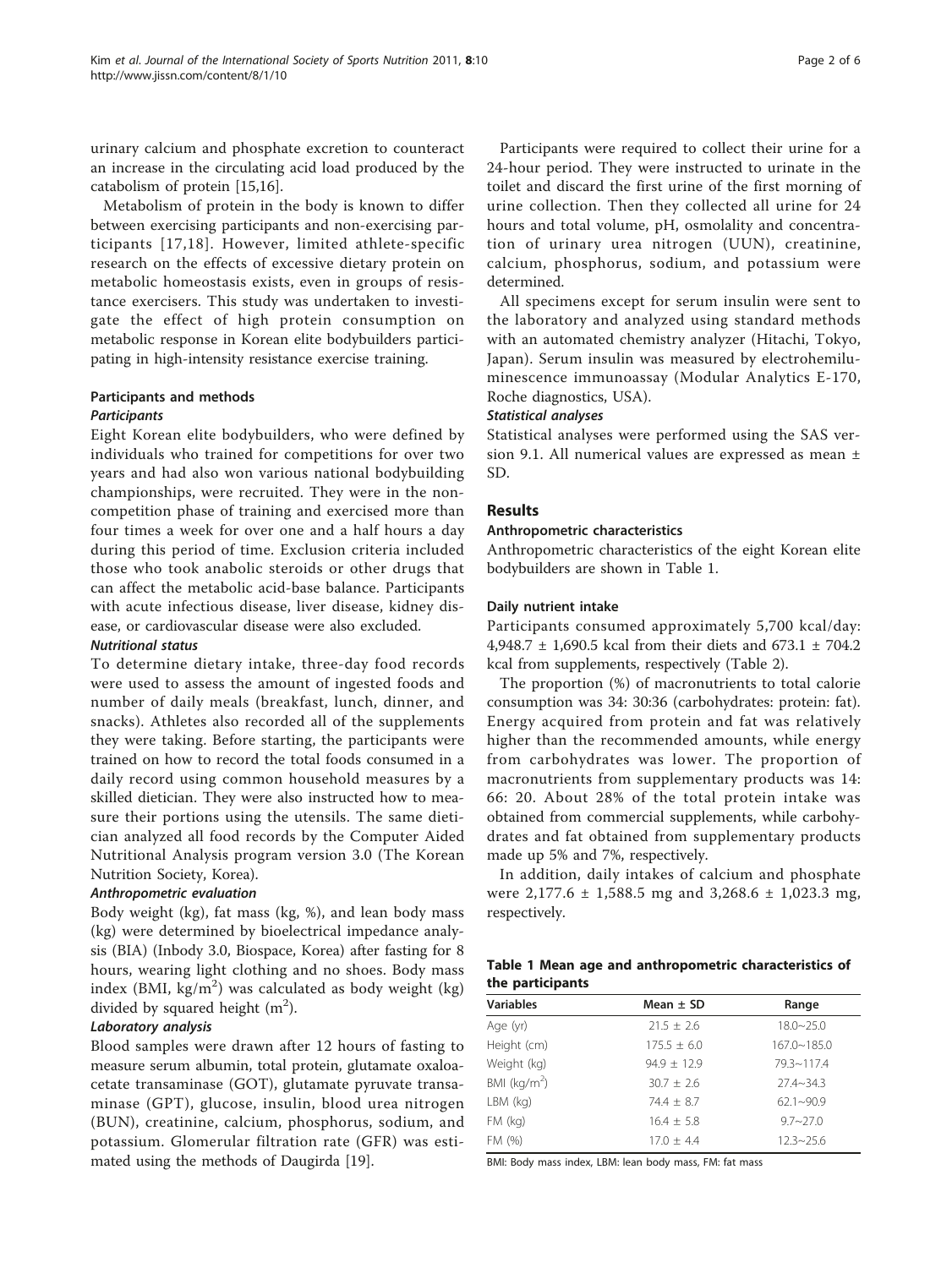<span id="page-2-0"></span>Table 2 Daily nutrient intake from diet and nutritional supplements

| <b>Nutrients</b>    | <b>Diet</b>                              | Supplements           | <b>Total</b>          |
|---------------------|------------------------------------------|-----------------------|-----------------------|
| Energy (kcal)       | $4,948.7 \pm 1690.5$ <sup>1)</sup>       | $673.1 \pm 704.2$     | $5,621.7 \pm 1,354.7$ |
| Protein (q/d)       | $793.8 + 137.0$                          | $112.2 + 70.3$        | $406.0 + 101.1$       |
| Protein (g/kgBW)    | $3.1 + 1.5$                              | $1.2 + 0.8$           | $4.3 \pm 1.2$         |
| CHO:Pro:Fat (%Kcal) | 37:24:39                                 | 14:66:20              | 34:30:36*             |
| Ca (mg)             | $683.2 \pm 389.5$                        | $1,494.4 \pm 1,820.0$ | $2,177.6 \pm 1,588.5$ |
| $P$ (mg)            | $2,704.3 \pm 1116.9$ 564.3 $\pm$ 1262.4  |                       | $3,268.6 \pm 1,023.3$ |
| Na (mg)             | $4,081.1 \pm 3337.9$ 823.8 $\pm$ 531.4   |                       | $4,904.9 \pm 3,168.9$ |
| $K$ (mg)            | $5,043.6 \pm 1998.8$ 909.3 $\pm$ 2,167.3 |                       | $5,952.8 \pm 2,135.9$ |

 $1)$  Mean  $\pm$  SD

CHO:Pro:Fat: The ratio of carbohydrates, protein and fat of total calories consumed.

\*34% of the total calories was derived from carbohydrates, with 95% from diet and 5% from supplements; 30% of the total calories was derived from protein, with 72% of protein being from diet and 28% from supplements; 36% of the total calories was derived from fat, including 93% from diet and 7% from supplements.

#### Laboratory biochemical characteristics

The results of blood analyses are presented in Table 3. The values of albumin and total protein were within the normal ranges. The average value of GOT was 41.0 ± 19.3 IU/l, which was above the reference value. Half of the participants had a GOT value greater than 40 mg/ dl, while a GPT level was within the normal reference value.

Serum glucose (95.0  $\pm$  7.6 mg/dl) and insulin (2.9  $\pm$ 1.9  $μU/ml$ ) levels were quite within the normal reference range. The BUN level was within the normal range  $(19.9 \pm 4.5 \text{ mg/dl})$ , and the serum creatinine level was on the upper limit of normal  $(1.3 \pm 0.1 \text{ mg/dl})$ . BUN and serum creatinine levels were elevated in 25% and 50% of the participants, respectively. The mean value of glomerualr filtration rate (GFR) was  $112.8 \pm 19.4$  ml/  $\min/1.73$  m<sup>2</sup>, and it was elevated in 25% of participants.

|  | Table 3 Blood biochemistry values of the participants |  |  |  |
|--|-------------------------------------------------------|--|--|--|
|--|-------------------------------------------------------|--|--|--|

| <b>Variables</b>                  | Reference Value | Mean $\pm$ SD | Range                |
|-----------------------------------|-----------------|---------------|----------------------|
| Albumin (g/dl)                    | $3.1 - 5.2$     | $4.7 \pm 0.3$ | $4.3 - 5.4$          |
| Total protein (g/dl)              | $5.8 - 8.1$     | $7.7 + 0.4$   | $7.2 - 8.4$          |
| GOT (IU/L)                        | $7.0 - 38.0$    | $41.0 + 19.3$ | $26.0 - 84.0$        |
| GPT (IU/L)                        | $4.0 - 43.0$    | $37.8 + 9.9$  | $22.0 - 55.0$        |
| Glucose (mg/dl)                   | $70 - 110$      | $95.0 + 7.6$  | $85.0 - 108.0$       |
| Insulin (µU/ml)                   | $2.6 - 24.9$    | $2.9 + 1.9$   | $0.9 - 7.0$          |
| BUN (mg/dl)                       | $6.0 - 23.0$    | $19.9 + 4.5$  | $13.5 - 27.6$        |
| Creatinine (mg/dl)                | $0.5 - 1.3$     | $1.3 \pm 0.1$ | $1.1 \sim 1.5$       |
| GFR (ml/min/1.73 m <sup>2</sup> ) | 80-120          | $78.3 + 10.8$ | 60.6-92.7            |
| Ca (mg/dl)                        | $8.2 - 10.8$    | $9.2 + 0.5$   | $8.5 - 9.9$          |
| $P$ (mg/dl)                       | $2.5 - 5.5$     | $3.7 + 0.5$   | $3.1 - 4.6$          |
| Na (mmol/L)                       | $135 - 145$     | $142.1 + 1.4$ | $141.0 \times 145.0$ |
| $K$ (mmol/L)                      | $3.5 - 5.5$     | $5.9 + 0.8$   | $5.1 - 7.2$          |

GOT: Glutamate oxaloacetate transaminase; GPT: Glutamate pyruvate transaminase; BUN: Blood urea nitrogen, GFR: Glomerular filtration rate

Serum mineral levels, such as calcium, phosphate and sodium, were all within the acceptable reference values. The average level of serum potassium  $(5.9 \pm 0.8 \text{ mmol})$ L, range of 5.1-7.2 mmol/L) was elevated above the normal range (3.5-5.5 mmol/L). Fifty percent of the participants had a value of potassium higher than the upper limit of the reference value.

The results of the urinalysis are presented in Table 4. Total 24-hour urine volume was  $1,775.0 \pm 489.2$  ml/day, and the urinary pH was  $6.3 \pm 0.4$ . Urine osmolality was 810.8 ± 162.8 mosm./kg. Daily excretion of UUN was  $24.7 \pm 9.5$  g/d, and all participants except one had a high value above the upper limits of normal. Urine creatinine was  $2.3 \pm 0.7$  g/d and appeared to be higher than the reference range. Five (62.5%) participants had elevated urine creatinine. Urinary excretion of calcium was  $0.3 \pm 0.1$  g/d, which was above the upper limits of normal, and 37.5% of participants had elevated value of urinary calcium. Urinary phosphate was  $1.3 \pm 0.4$  g/d and was elevated in four participants. Urinary excretions of sodium and potassium were 91.8  $\pm$  53.9 and 72.9  $\pm$ 33.7 mmol/d, respectively.

#### **Discussion**

#### Diet characteristics

During the non-competition phase of training, one of the major goals of body builders is to increase muscle mass. Weight gain with a positive energy balance promotes an increase in muscle mass when combined with high-intensity resistance training [[5\]](#page-4-0). Adequate protein intake is also required to provide the substrates for muscle accretion. Resistance exercise simultaneously increases both muscle protein synthesis and breakdown, but muscle protein synthesis overwhelms breakdown so that net muscle protein increases [\[20\]](#page-5-0). Therefore, in individuals engaging in an intense resistance training regimen, energy requirements and possibly protein requirements are increased. For these reasons, bodybuilders typically consume a high-protein diet in the non-competition phase of training.

| Table 4 Urine biochemistry values of the participants |  |  |
|-------------------------------------------------------|--|--|
|-------------------------------------------------------|--|--|

| <b>Variables</b>    | <b>Reference Value</b> | Mean $\pm$ SD       | Range            |
|---------------------|------------------------|---------------------|------------------|
| Urine volume (ml/d) |                        | $1,775.0 \pm 489.2$ | $1,100 - 2,500$  |
| Urine pH            | $4.8 - 7.5$            | $6.3 + 0.4$         | $6.0 - 7.0$      |
| Osm. (m.osm/kg)     | $300 - 900$            | $810.8 + 162.8$     | $519.0 - 1074.0$ |
| $UUN$ ( $q/d$ )     | $6.5 - 13.0$           | $74.7 + 9.5$        | $12.1 - 43.2$    |
| Creatinine (g/d)    | $1.0 - 1.5$            | $2.3 + 0.7$         | $1.4 - 3.4$      |
| Ca (q/d)            | $0.1 - 0.3$            | $0.3 + 0.1$         | $0.1 - 0.5$      |
| P(q/d)              | $0.4 - 1.3$            | $1.3 + 0.4$         | $0.7 - 1.8$      |
| Na (mmol/d)         | $40 - 220$             | $91.8 \pm 53.9$     | 28.0 - 199.0     |
| K (mmol/d)          | $25 - 120$             | $72.9 + 33.7$       | $25.0 - 134.0$   |

UUN: Urine urea nitrogen; Osm.: Osmolality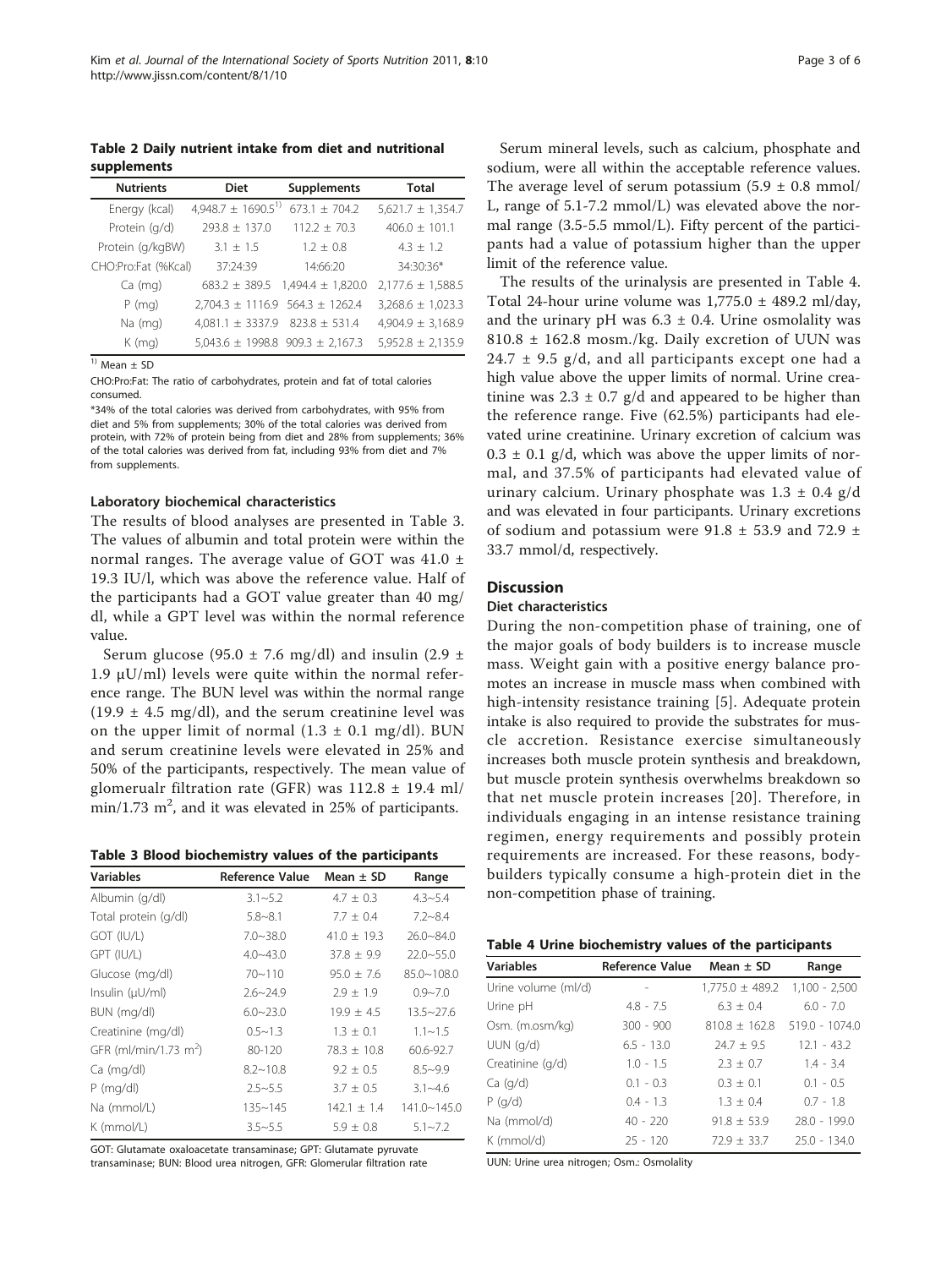There is as yet no definitive protein requirement for bodybuilders, however values in a wide range of 0.8 - 1.8 g/kg/day have been suggested [[7,8](#page-4-0),[21\]](#page-5-0). The participants' average dietary protein intake in this study was 4.3 g/kg of BW/day, which was about 30% of their total caloric intake. The amount of protein was nearly five times higher than that recommended for the general healthy population (0.8 g/kg BW/day) [[22\]](#page-5-0). It was also notably higher than any other recommendations of protein intake for bodybuilders, which have been suggested previously.

It is well known that a high-protein diet induces metabolic acidosis due to acidic residues of proteins. Metabolic acidosis induced by high dietary protein increases urinary acid excretion and also increases urinary calcium and phosphate levels, which may negatively influence bone and muscle protein metabolism. It is presumed that the participants who consumed excessive dietary protein (4.3 g/kg BW/day) in this study may have the risk of metabolic disturbance of acid-base homeostasis, based on the evidences from the previous study, which investigated the effect of high protein diet on metabolic acidosis.

Thus, this study suggested that it is important to determine the protein requirement for bodybuilders, because both over-intake of protein may induce unfavorable health outcomes.

# Urinary excretion of nitrogen in response to high protein diet

Protein-rich diets are acidogenic due to the release of excessive non-carbonic acids (e.g., sulfuric anions), which are produced by the metabolism of protein [[11,13](#page-4-0)]. It is known that the activity of branched-chain ketoacid dehydrogenase is increased in response to a high protein intake [\[23\]](#page-5-0). This enzyme facilitates the oxidation and subsequent excretion of the increased amino group. Protein nitrogens are mainly excreted as urea nitrogen via the kidneys [\[24\]](#page-5-0). Urinary urea excretion has been shown to increase in response to an elevated dietary protein intake in resistance exercisers, suggesting that amino acid oxidation was increased [[7\]](#page-4-0). On the other hand, the concentrations of urea in plasma and urine also increases during exercise and remains high for some time later, also in proportion to exercise intensity and duration [\[25\]](#page-5-0).

In this study, the level of urea in plasma was within the normal range but elevated in 25% of the participants. The levels of UUN were twice as high as the recommended reference range. This result can provide an evidence to assume that elevated excretion of UUN might be due to the high rates of protein catabolism that follow high protein intake. Based on these results from increased UUN and creatinine, it is ascertained

that dietary protein consumed by the high-intensity resistance exerciser might be mainly used as the substrates which is needed to release energy and/or to repair muscle mass during exercise.

# Urinary excretion of calcium in response to high protein diet

Urinary calcium excretion is ultimately affected by dietary calcium intake. However, high protein intake could not be completely excluded from influence on urinary calcium excretion. The amount of dietary protein as well as the amount of dietary calcium affects urinary calcium excretion [[26\]](#page-5-0). It has been reported that the increases in urinary calcium excretion followed by high protein intake are similar to increases in urinary calcium excretion followed by high dietary calcium intake and independent of the level of dietary calcium [\[27](#page-5-0)]. A highprotein diet promotes renal calcium excretion by directly inhibiting renal tubular calcium re-absorption to maintain acid-base homeostasis [[28-30](#page-5-0)]. In the previous interventional study, high protein diet significantly increased urinary calcium excretion in both human and animal model [\[14,](#page-4-0)[31\]](#page-5-0). In the study of Wagner et al. [[14](#page-4-0)], the urinary calcium excretion of the group received a high protein diet (2.0 g/kg BW/day) was almost two times higher than that of low protein diet group (0.5 g/ kg BW/day).

However, although protein intakes (4.3 g/kg BW/day) in this study subjects were twice higher than the amount in Wagner et al.'s study, calcium excretion into urine was only on the border of upper limit of the reference range and the urine pH, which indicates the major evidence of metabolic acidosis, was still in normal range. It has been well-established that high protein intakes increase urinary calcium excretion in general population. However, there is limitation to fully explain the relationship between protein catabolism followed by high protein intake and urinary calcium excretion in the subjects with intensive exercise. It can be presumed that some factors, such as intensive exercise and other dietary factors, would play a role as buffer against increasing urinary calcium excretion in this subjects.

# The role of resistance exercise and dietary potassium on the preservation of nitrogen and calcium

Increased protein catabolism, accompanied by highintensity exercise, may indicate bodybuilder have a higher rate of whole body protein turnover [[32](#page-5-0)]. The participants in this study had high contents of muscle mass simultaneously with high UUN excretion. The plausible reason for increased UUN excretion might be the result from high rate of protein catabolism, using dietary protein as the substrate for muscle accretion. A high amount of dietary potassium also provides an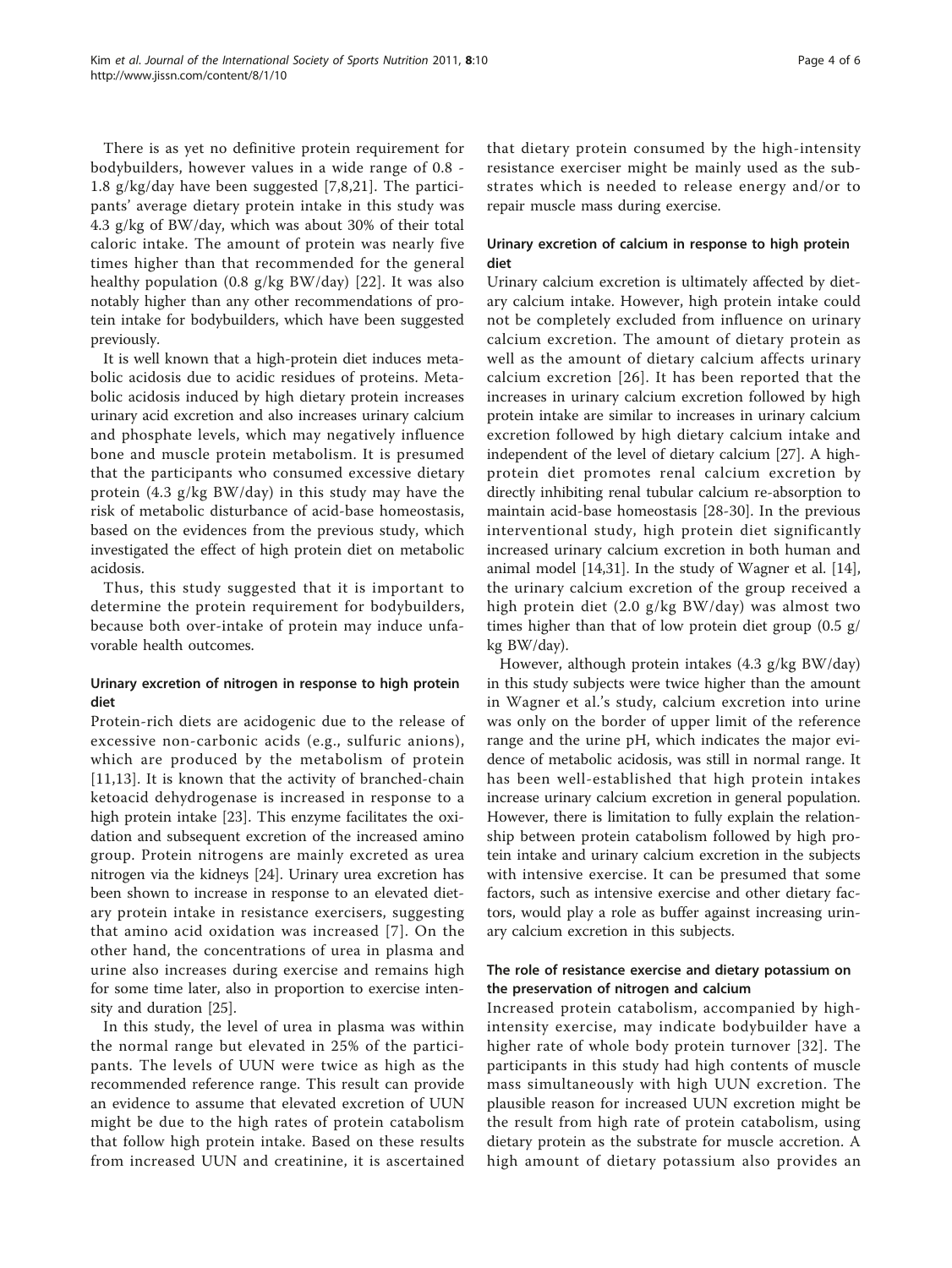<span id="page-4-0"></span>anabolic stimulus for muscle synthesis and buffer against nitrogen excretion in urine [\[33](#page-5-0)]. Dietary potassium consumes H<sup>+</sup> and reduces both acid production and acid excretion [[27\]](#page-5-0). Ceglia et al. [\[34\]](#page-5-0), who studied the effects of a high-protein diet with supplementation of potassium bicarbonate on nitrogen excretion in healthy women, reported that UUN excretion reduced in the participants taking potassium supplements.

Nemoseck & Kern [[35](#page-5-0)] recently investigated the effects of exercise on urinary calcium excretion, and they reported that urinary calcium excretion in participants who got intensive exercise was lower than those in the group that did not exercise. Dietary potassium also affects calcium metabolism and causes a positive calcium balance by directly or indirectly promoting renal calcium retention and inhibiting bone resorption [[36-38\]](#page-5-0).

In this study, participants were in the middle of intensive resistance training with multivitamins and mineral supplements. Multivitamins and mineral supplementation attributed to the high consumption of potassium along with other vitamins and minerals in all participants. The resistance exercise combined with the high dietary potassium intake might be possible to counterbalance the urinary nitrogen and calcium excretion induced by high intake of protein.

#### Conclusions

This study was to investigate the metabolic response to high protein diet in elite bodybuilders with intensive resistance exercise. A large number of study results have previously shown the effect of high protein diet on metabolic acidosis in general population. However, the obvious evidence of metabolic acidosis in response to high protein diet in the subjects with high potassium intake and intensive resistance exercise were not shown in this study results. Several evidences in previous studies have shown that potassium intake and exercise could play a role as buffer against metabolic acidosis accompanied by high protein intake. Taking the view of metabolic responses to high protein diet, it can be presumed that excessive protein intake could lead negative health outcomes by metabolic changes. However, this study implied that resistance exercise with adequate mineral supplementation, such as potassium and calcium, could reduce or offset the negative effects of protein-generated metabolic changes.

This study was based on a cross-sectional design with a relatively small sample size, so it is limited when inferring causal links. Because of the study limitations, our results are mostly hypothesis-generated. Nevertheless, this study is constructive in providing preliminary information of metabolic responses to high protein intake in bodybuilders. Further studies would be required to

determine the effects of the intensity of exercise and the level of mineral intakes, especially potassium and calcium, which have a role to maintain acid-base homeostasis, on protein metabolism in large population of bodybuilders. In addition, an experimental study to ascertain the safety and efficiency of protein intake in athlete group would be needed.

#### Author details

<sup>1</sup>Department of Health Systems and Outcomes, Johns Hopkins University School of Nursing, 525 N, Wolfe Street Baltimore, MD 21205, USA. <sup>2</sup>Department of Medical Nutrition, Graduate School of East-West Medicine Science, Kyung Hee University, 1 Hoegi-Dong, Dongdaemun-Gu, 130-701, Seoul, Korea. <sup>3</sup>Research Institute of Medical Nutrition, Kyung Hee University, 1 Hoegi-Dong, Dongdaemun-Gu, 130-701, Seoul, Korea.

#### Authors' contributions

HK and RC designed the study and were responsible for data analysis and interpretation. HK and SIGL contributed to screening and recruitment of participants and data collection. HK drafted the manuscript. RC supervised all procedure of this study and the manuscript. All authors read and approved the final manuscript.

#### Competing interests

HK, SIGL and RC declare that this study has no possible financial conflict of interest when submitting.

#### Received: 3 February 2011 Accepted: 4 July 2011 Published: 4 July 2011

#### References

- 1. McCall GE, Byrnes WC, Dickinson A, Pattany PM, Fleck SJ: [Muscle fiber](http://www.ncbi.nlm.nih.gov/pubmed/8941522?dopt=Abstract) [hypertrophy, hyperplasia, and capillary density in college men after](http://www.ncbi.nlm.nih.gov/pubmed/8941522?dopt=Abstract) [resistance training.](http://www.ncbi.nlm.nih.gov/pubmed/8941522?dopt=Abstract) J Appl Physiol 1996, 81(5):2004-2012.
- 2. Phillips SM, Tipton KD, Ferrando AA, Wolfe RR: [Resistance training reduces](http://www.ncbi.nlm.nih.gov/pubmed/9886957?dopt=Abstract) [the acute exercise-induced increase in muscle protein turnover.](http://www.ncbi.nlm.nih.gov/pubmed/9886957?dopt=Abstract) Am J Physiol 1999, 276(1 Pt 1):E118-124.
- 3. Kimball SR, Farrell PA, Jefferson LS: [Role of insulin in translational control](http://www.ncbi.nlm.nih.gov/pubmed/12183515?dopt=Abstract) [of protein synthesis in skeletal muscle by amino acids or exercise.](http://www.ncbi.nlm.nih.gov/pubmed/12183515?dopt=Abstract) J Appl Physiol 2002, 93(3):1168-1180.
- 4. Hornberger TA, Esser KA: [Mechanotransduction and the regulation of](http://www.ncbi.nlm.nih.gov/pubmed/15294051?dopt=Abstract) [protein synthesis in skeletal muscle.](http://www.ncbi.nlm.nih.gov/pubmed/15294051?dopt=Abstract) Proc Nutr Soc 2004, 63(2):331-335.
- 5. Meredith CN, Frontera WR, O'Reilly KP, Evans WJ: [Body composition in](http://www.ncbi.nlm.nih.gov/pubmed/1740600?dopt=Abstract) [elderly men: effect of dietary modification during strength training.](http://www.ncbi.nlm.nih.gov/pubmed/1740600?dopt=Abstract) J Am Geriatr Soc 1992, 40(2):155-162.
- 6. Tipton KD, Wolfe RR: [Exercise, protein metabolism, and muscle growth.](http://www.ncbi.nlm.nih.gov/pubmed/11255140?dopt=Abstract) Int J Sport Nutr Exerc Metab 2001, 11(1):109-132.
- 7. Tarnopolsky MA, MacDougall JD, Atkinson SA: [Influence of protein intake](http://www.ncbi.nlm.nih.gov/pubmed/3356636?dopt=Abstract) [and training status on nitrogen balance and lean body mass.](http://www.ncbi.nlm.nih.gov/pubmed/3356636?dopt=Abstract) J Appl Physiol 1988, 64(1):187-193.
- 8. Lemon PW, Tarnopolsky MA, Atkinson SA: [Protein requirements and](http://www.ncbi.nlm.nih.gov/pubmed/1400008?dopt=Abstract) [muscle mass/strength changes during intensive training in novice body](http://www.ncbi.nlm.nih.gov/pubmed/1400008?dopt=Abstract) [builders.](http://www.ncbi.nlm.nih.gov/pubmed/1400008?dopt=Abstract) J Appl Physiol 1992, 73(2):767-775.
- 9. Lambert CP, Frank LL, Evans WJ: [Macronutrient considerations for the](http://www.ncbi.nlm.nih.gov/pubmed/15107010?dopt=Abstract) [sport of bodybuilding.](http://www.ncbi.nlm.nih.gov/pubmed/15107010?dopt=Abstract) Sports Med 2004, 34(5):317-327.
- 10. Lee SIG, Lee HS, Choue R: Study on nutritional knowledge, use of nutritional supplements and nutrient intakes in Korean elite bodybuilders. Kor J Exer Nutr 2009, 13(2):101-107.
- 11. Brändle E, Sieberth HG, Hautmann RE: Effect of chronic dietary protein intake on the renal function in healthy subjects. Eur J Clin Nutr 1996, 50(11):34-740.
- 12. Lenon EJ, Lemann J Jr, Litzow JR: The effect of diet and stool composition on the net external acid balance of normal subjects. J Clin Invest 1996, 45(10):1601-1607.
- 13. Remer T: [Influence of nutrition on acid-base balance-metabolic aspects.](http://www.ncbi.nlm.nih.gov/pubmed/11842946?dopt=Abstract) Eur J Nutr 2001, 40(5):214-220.
- 14. Mardon J, Habauzit V, Trzeciakiewicz A, Davicco MJ, Lebecque P, Mercier S, Tressol JC, Horcajada MN, Demigné C, Coxam V: [Long-term intake of a](http://www.ncbi.nlm.nih.gov/pubmed/18356326?dopt=Abstract) [high-protein diet with or without potassium citrate modulates acid-base](http://www.ncbi.nlm.nih.gov/pubmed/18356326?dopt=Abstract)